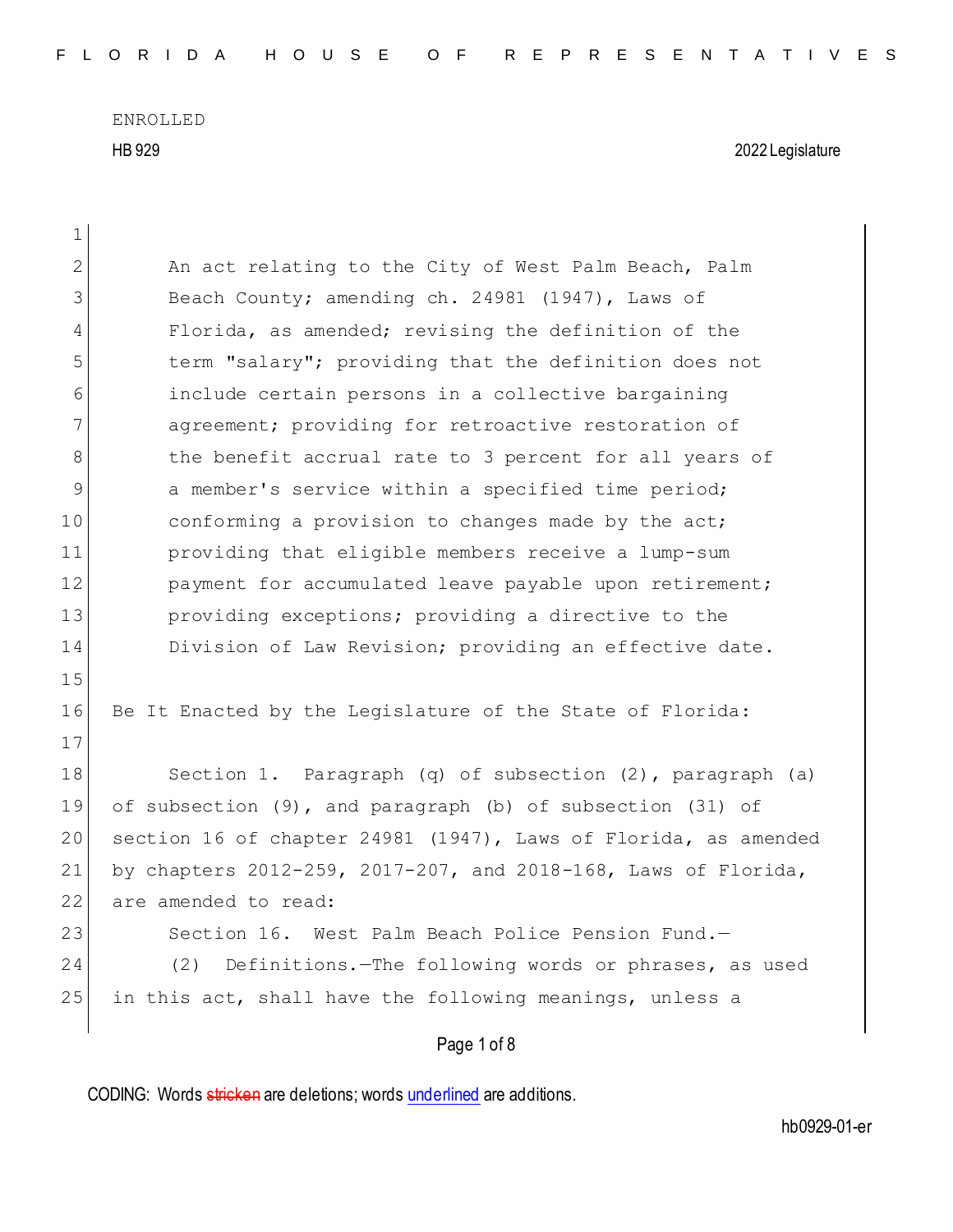26 different meaning is clearly indicated by the context: 27 (q) "Salary" means the fixed monthly compensation paid to 28 a member; compensation shall include those items as have been 29 included as compensation in accordance with past practice. 30 However, the term shall not be construed to include lump sum 31 payments for accumulated leave. On and after January 1, 2003, 32 salary shall mean total cash remuneration paid by the City to a 33 police officer for services rendered excluding lump sum payments 34 for accumulated leave such as accrued vacation leave, accrued 35 sick leave, and accrued personal leave. Effective January  $1$ , 36 2005, overtime hours earned and paid in excess of 400 hours in 37 any 26 consecutive pay periods shall be excluded from the 38 definition of salary. Effective prospectively from January 1, 39 2013, overtime hours earned and paid in excess of 300 hours in 40 any 26 consecutive pay periods shall be excluded from the 41 definition of salary. $\div$  Prior to January 1, 2005, all overtime 42 hours earned and paid shall be included in the definition of 43 salary and shall not be limited by any cap. This definition of 44 compensation shall not include off-duty employment performed for 45 vendors other than the City of West Palm Beach per Article 30, 46 Pension Plan and Section 8 5 of the collective bargaining 47 agreement between the Florida State Lodge, Fraternal Order of 48 Police, Inc., Certified Unit No 1985 and Certified Unit No 1986, 49 Palm Beach County Police Benevolent Association and the City of 50 West Palm Beach. Beginning with salary paid after December 31,

# Page 2 of 8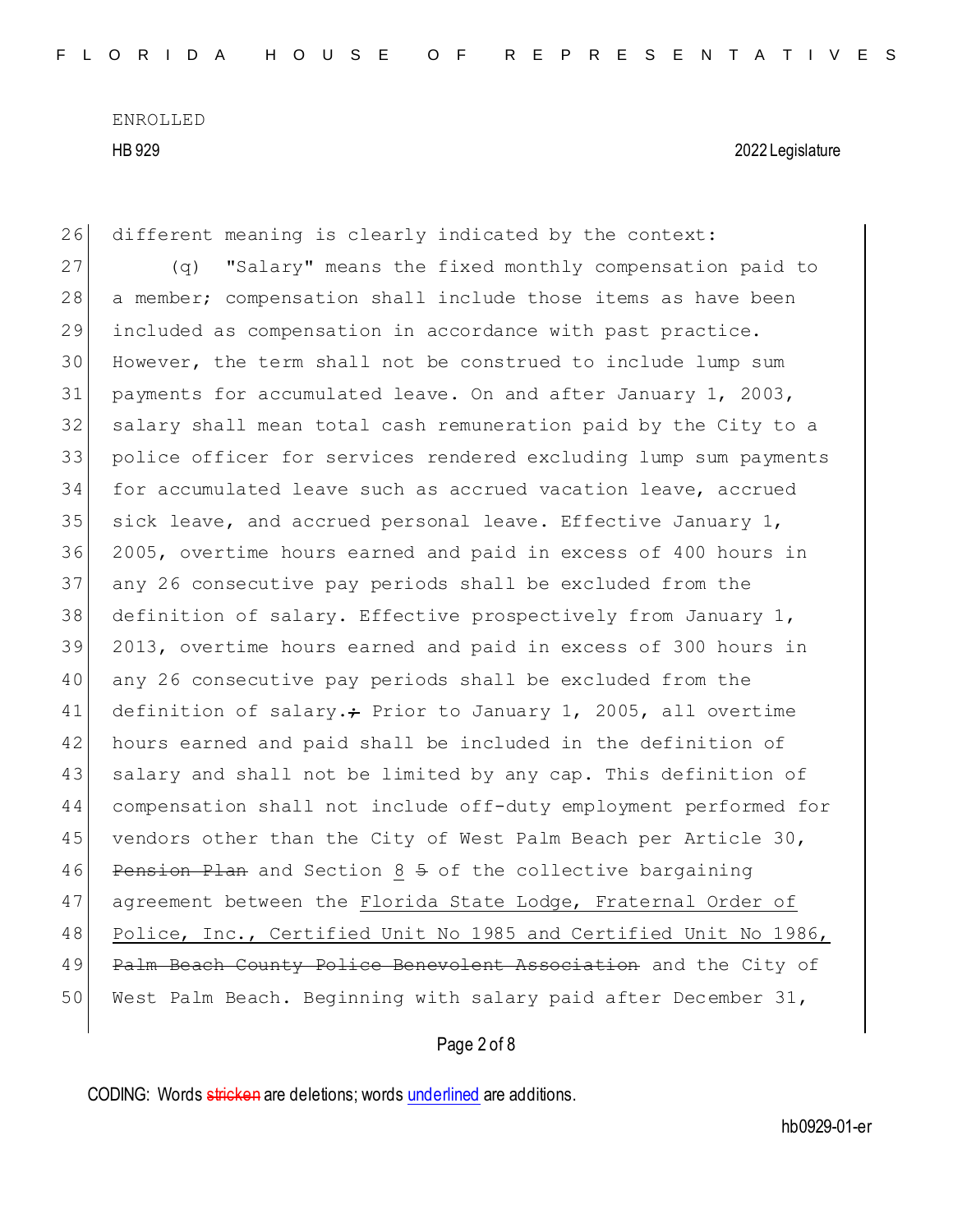51 2008, and pursuant to s.  $414(u)(7)$  of the Internal Revenue Code, 52 "salary" includes amounts paid by the City as differential wages 53 to members who are absent from employment while in qualified 54 military service.

55 (9) Retirement pension calculation.—

56 (a) Upon retirement eligibility as provided in subsection 57 (8), a member shall receive a monthly pension. The pension shall  $58$  be the following, as applicable:

59 1.a. For all years of service earned after October 1, 60 2017, the benefit is calculated using 3 percent of final average 61 salary per year and fractional parts of the years of service up 62 to a total of 26 years, plus 1 percent of the final average 63 salary multiplied by the number of years, and fraction of a 64 year, of credited service in excess of 26 years. For all years 65 of service earned after October 1, 2011, and before October 1, 66 2017, the benefit is calculated using 2.68 percent of final 67 average salary per year and fractional parts of the years of 68 service and is included in the 26-year limitation. This change 69 in the multiplier was due to the change in assumptions in a 70 prior version of this special act. This reduction is required by 71 this paragraph. For years of service earned before October 1, 72 2011, the benefit will be calculated under the provisions of the 73 applicable subparagraphs  $2. -4$ . For purposes of determining the 74 26-year limitation, the member's total number of years of 75 credited service are used, regardless of whether the multiplier

## Page 3 of 8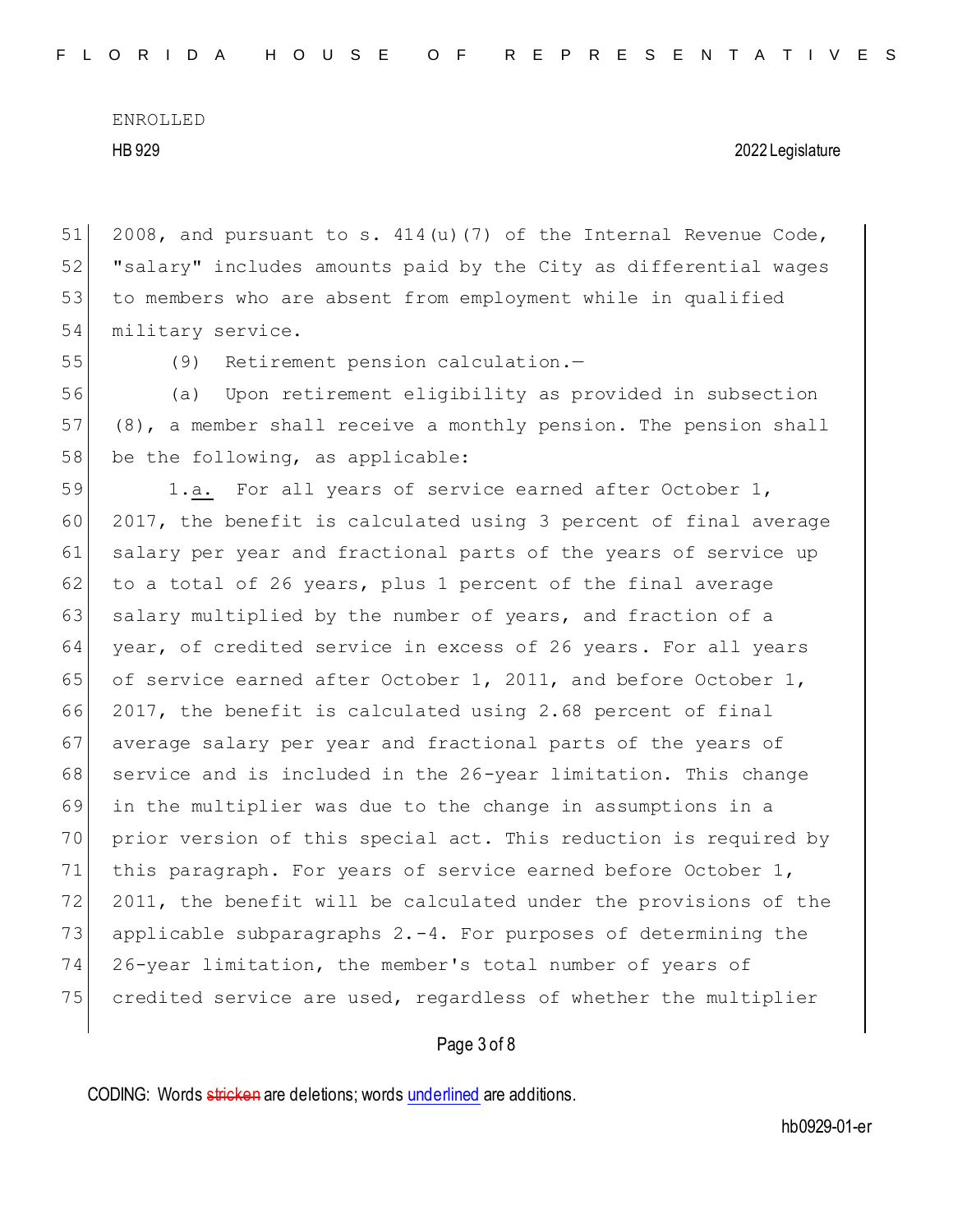76 is 3 percent or 2.68 percent. In no event shall the benefit be 77 less than 2.75 percent per year of credited service. 78 b. Beginning upon the effective date of this act, the 79 benefit accrual rate of 2.68 percent as described in sub-80 subparagraph 1.a. will be retroactively restored to 3 percent 81 for all years of a member's service between October 1, 2011, and 82 October 1, 2017, provided that the member retires or enters DROP 83 after the effective date of this act. This benefit is not 84 available to members who retired, including entry into DROP, 85 prior to the effective date of this act. 86 2. A member who has more than or equal to 12 years and 6 87 months of service at October 1, 1999, and who was actively 88 employed by the Department on or after October 1, 1999, shall 89 receive a benefit equal to 3 percent of final average salary 90 multiplied by the number of years, and fraction of a year, of 91 credited service earned from April 1, 1987, to September 30, 92 2011, plus 2.5 percent of final average salary multiplied by the 93 | number of years, and fraction of a year, of credited service 94 earned prior to April 1, 1987, up to a total of 26 years, plus 1 95 percent of the final average salary multiplied by the number of

96 years, and fraction of a year, of credited service which is in 97 excess of 26 years. In no event shall the benefit be less than 98 2.75 percent per year of credited service. For all years of 99 service after October 1, 2011, the benefit will be calculated in 100 accordance with subparagraph 1.

### Page 4 of 8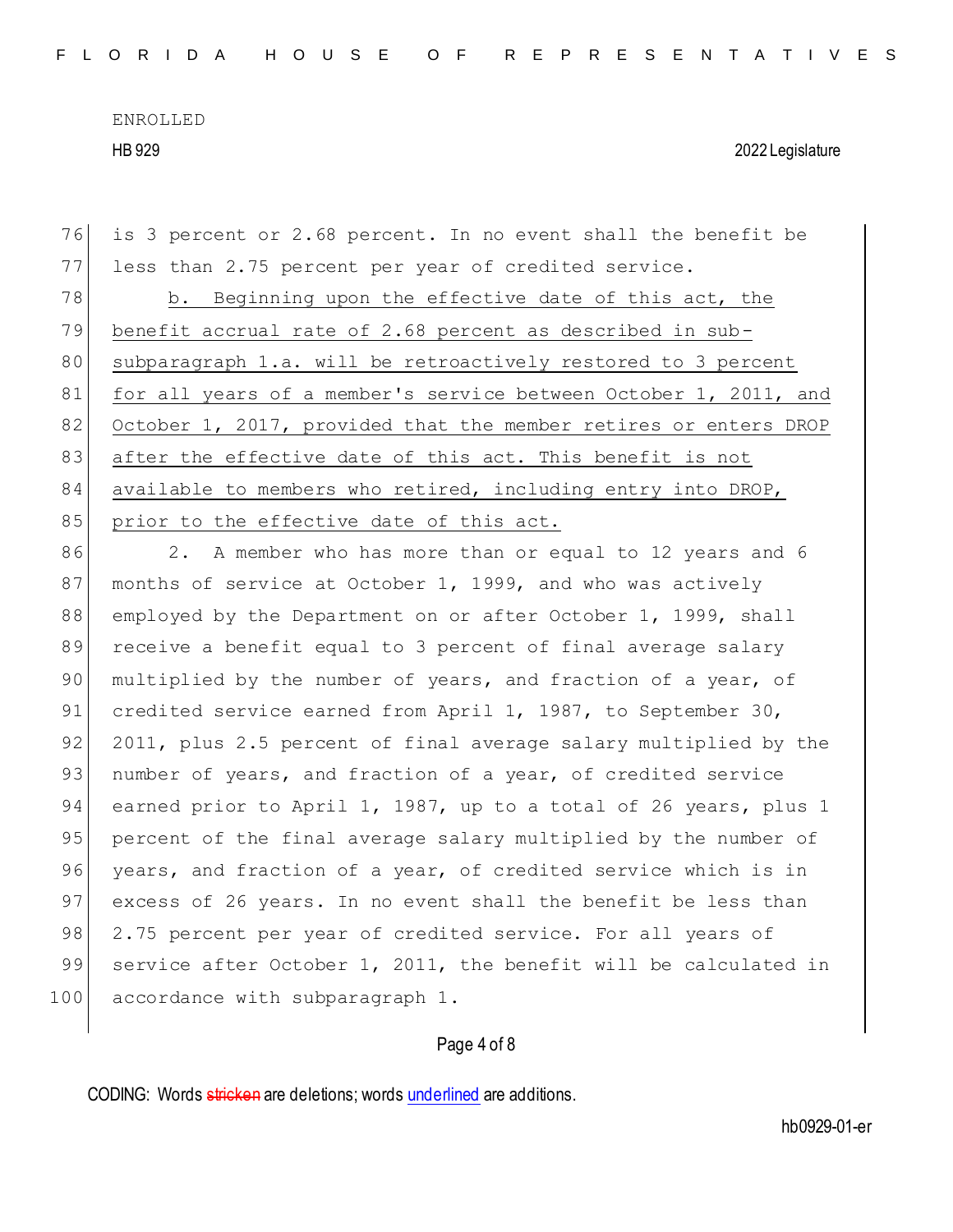101 3. A member who has less than 12 years and 6 months of 102 service on October 1, 1999, and who was actively employed by the 103 Department on or after October 1, 1999, shall receive a benefit 104 equal to 3 percent of final average salary multiplied by the 105 number of years, and fraction of a year, of credited service up 106 to September 30, 2011, plus 1 percent of the final average 107 salary multiplied by the number of years, and fraction of a 108 year, of credited service which is in excess of 26 years. In no 109 event shall the benefit be less than 2.75 percent per year of 110 credited service. For all years of service after October 1, 111 2011, the benefit will be calculated in accordance with 112 subparagraph 1.

113 4. A member who terminated employment, retired on a vested 114 deferred benefit, or retired on or before October 1, 1999, shall 115 receive a benefit equal to the greater of the following:

116 a. Two and one-half percent of final average salary 117 multiplied by the number of years, and fraction of a year, of 118 credited service not to exceed 26 years, plus 1 percent of the 119 final average salary multiplied by the number of years, and 120 fraction of a year, of credited service which is in excess of 26 121 years; or

122 b. The sum of the following:

123 (I) Two and one-half percent of final average salary 124 multiplied by the number of years, and fraction of a year, of 125 credited service earned through September 30, 1988; and

## Page 5 of 8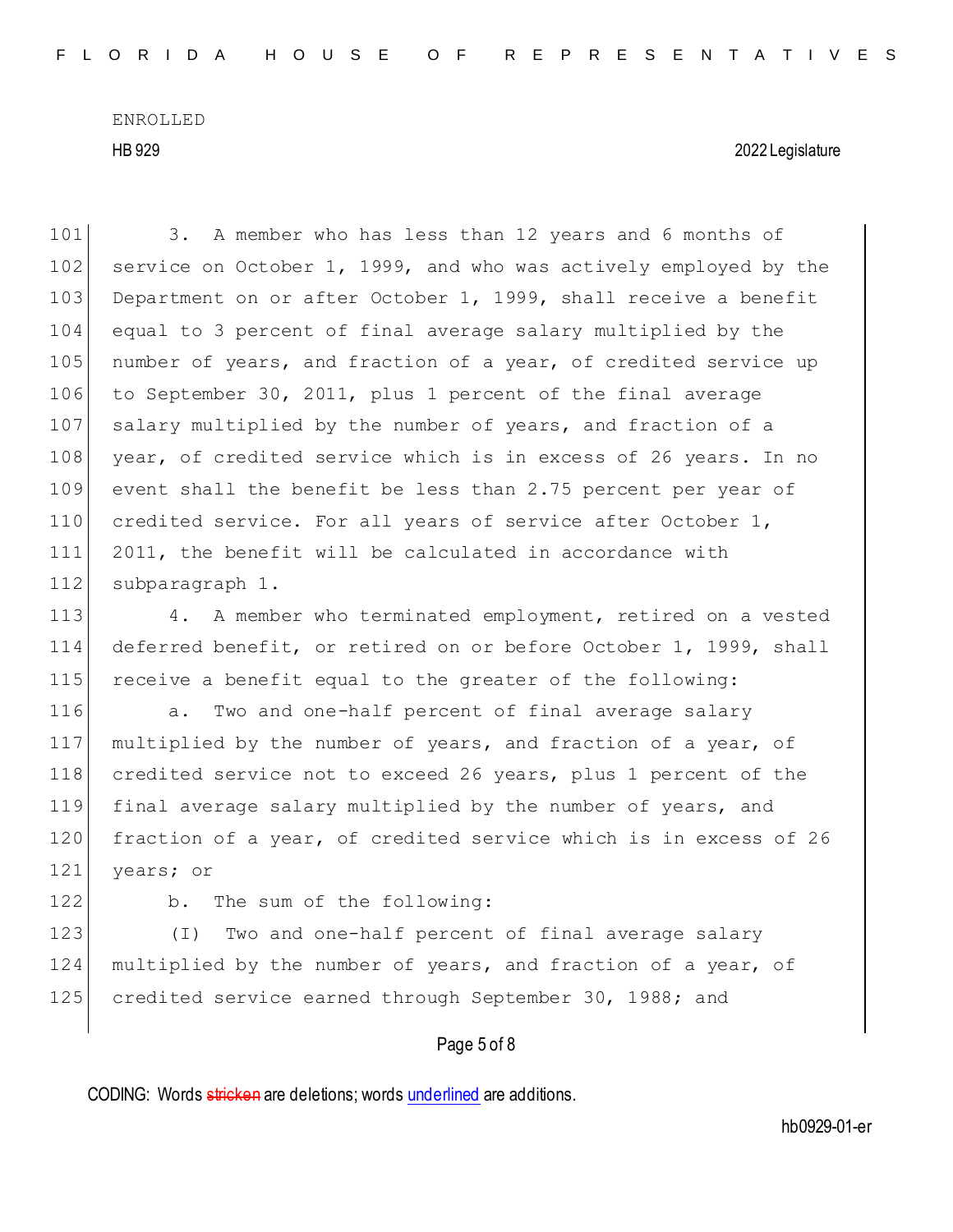126 (II) Two percent of final average salary multiplied by the 127 number of years, and fraction of a year, of credited service 128 earned on and after October 1, 1988. 129 130 To the extent that the benefit accrual factor is less than 3 131 percent for active members with less than 12 years and 6 months 132 of service on October 1, 1999, the supplemental pension 133 distribution calculation under subparagraph (12)(a)2. shall be 134 adjusted for employees who retire or enter the DROP after 135 October 1, 1999. The adjustment shall be to decrease the minimum 136 return of 8.25 percent needed to afford the supplemental pension 137 distribution, where the amount of the reduction is zero if an 138 employee has been credited with 12 years and 6 months of service 139 or more with the 3-percent benefit accrual factor or 1.25 140 | percent if an employee has been credited with no more than a 141 2.5-percent benefit accrual factor. If an employee has been 142 credited with less than 12 years and 6 months of service at the 143 3-percent benefit accrual factor, then the accumulated amount 144 over 2.5 percent for each year of service divided by one-half 145 percent divided by 12.5 subtracted from 1 multiplied by 1.25 146 percent is the reduction from 8.25 percent. An example of the 147 calculation of the minimum return for the supplemental pension 148 distribution as herein described is set forth in the collective 149 bargaining agreement between the City of West Palm Beach and the 150 Florida State Lodge, Fraternal Order of Police, Inc., Certified

# Page 6 of 8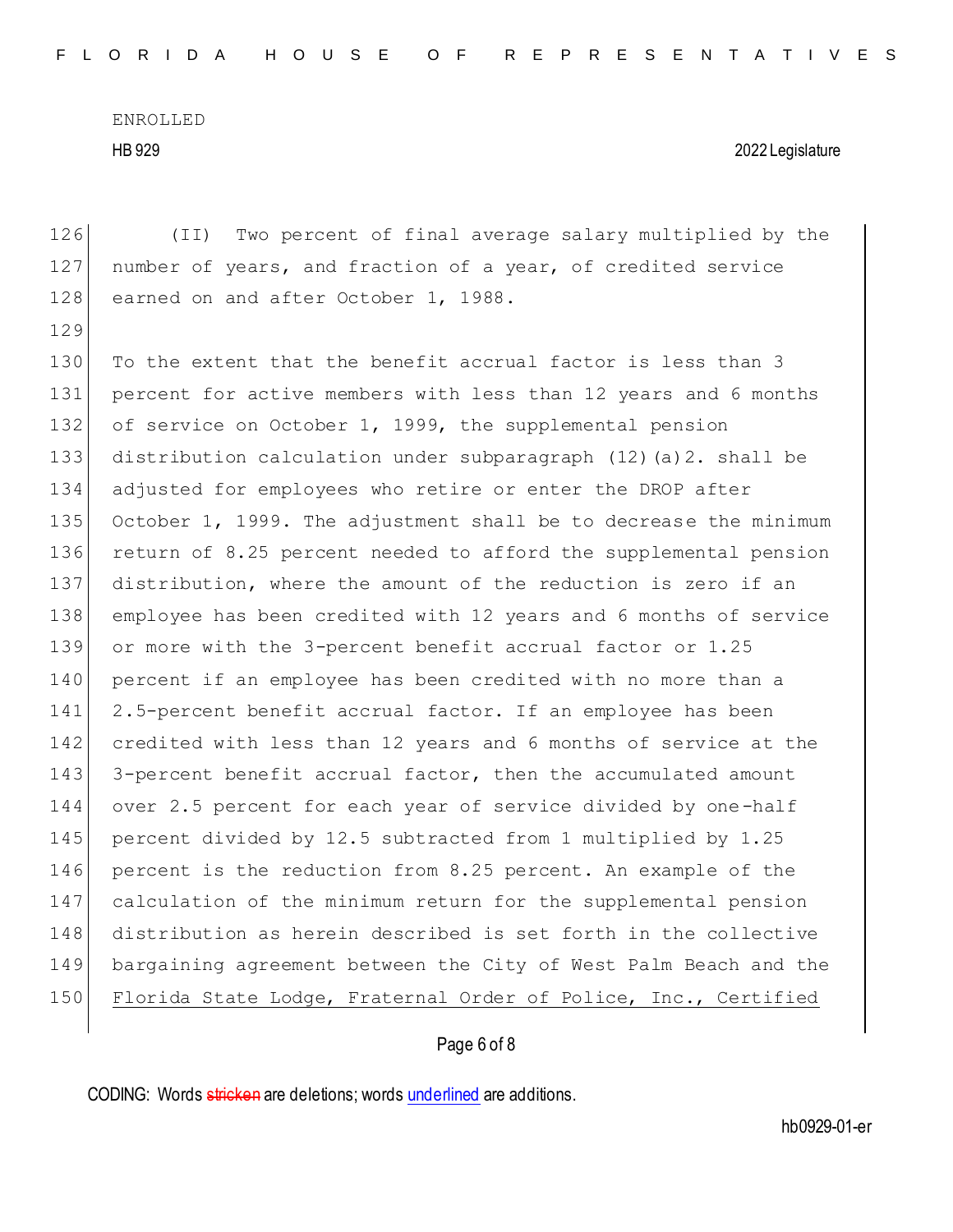151 Unit No 1985 and Certified Unit No 1986, October 1, 2021, to 152 September 30, 2024 Police Benevolent Association, Certified Unit 153 No. 145 and Certified Unit No. 825, October 1, 1998-September  $154$   $30, 2001$ . 155 156 Effective October 1, 2011, the assumed investment rate of return 157 was lowered from 8.25 percent to 8 percent, which resulted in a 158 reduction in the benefit multiplier to 2.68 percent for all 159 prospective years of service, up to 26 years of service in 160 total, and 1 percent for each year of service after 26. 161 Additionally, for any supplemental pension distributions 162 subsequent to October 1, 2011, the revised factors in this 163 paragraph will be applied. 164 (31) 165 (b) Transfer of accumulated leave.-166 1. Members who are eligible to receive a lump-sum payment 167 for accumulated leave payable upon retirement including entry 168 into DROP, but neither vested termination nor non-vested 169 termination, separation and who have funds remaining after the 170 contributions to the health savings account as required by the 171 collective bargaining agreement shall have the remaining leave 172 payment transferred to the Fund up to the amount permitted by 173 law. Any additional amounts shall be paid directly to the 174 member. Members on whose behalf leave has been transferred shall 175 maintain the entire amount of the transferred leave balance in

## Page 7 of 8